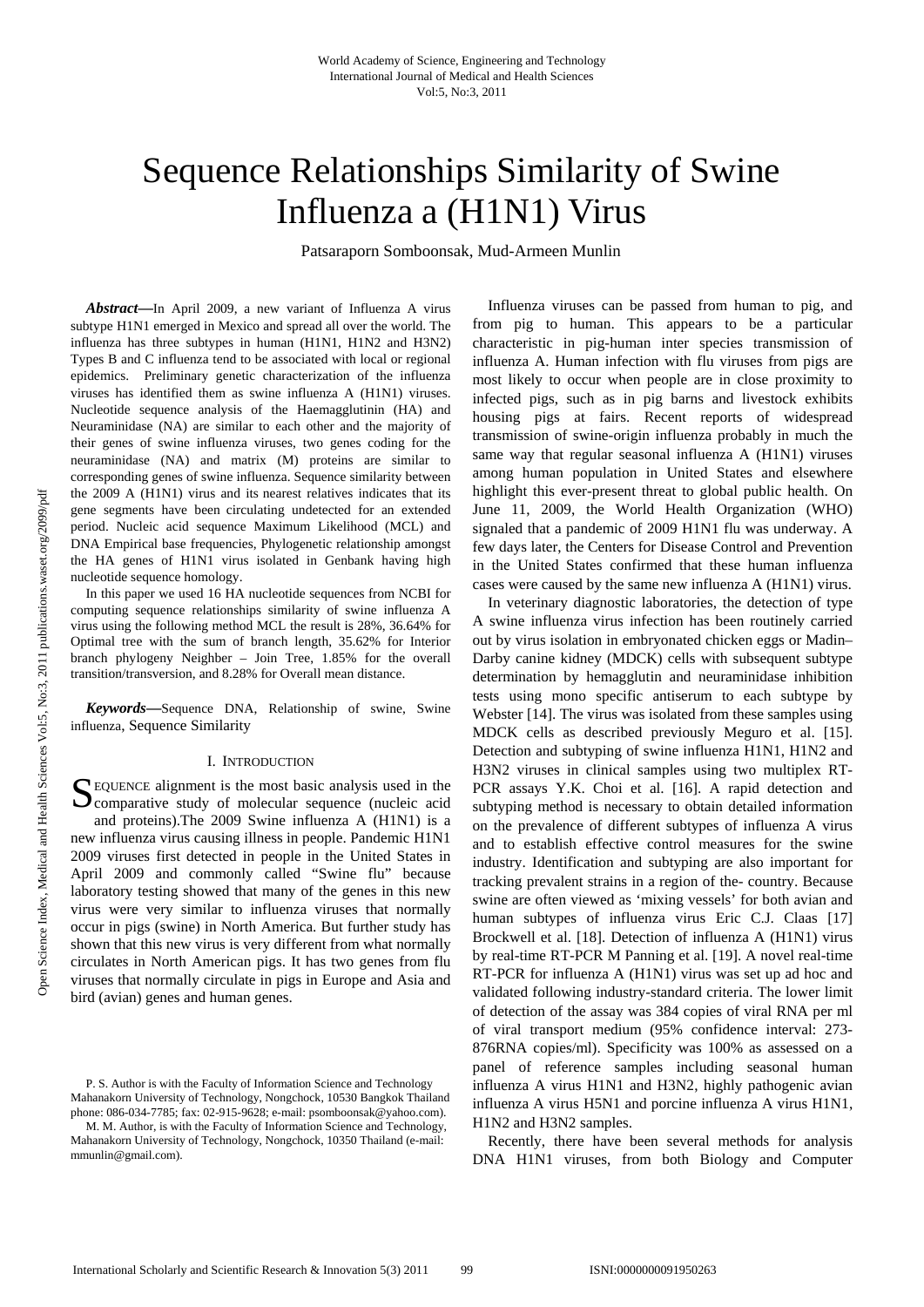science, such as Artificial Intelligence methods, Data mining methods. In this paper we used the current data of DNA H1N1 form NCBI 2009 analysis with data mining methods. Actually, sequence analysis is still an approach and many methodologies have been proposed. The methods most frequently used for DNA analyses and prediction region are based on machine learning methods, such as neural networks, decision trees and others.

## II.LITERATURE REVIEW

The alignment of molecular sequence was first described by Saul B. Needleman, Christlan D. Wunsch [1], their algorithm performs a global alignment on two sequences for the case when the alignment is penalized solely by the matches and mismatches, and gaps have no penalty. The corresponding dynamic programming algorithm takes cubic time. To find the alignment with the highest score, a two-dimensional array F is allocated. A better dynamic programming algorithm with quadratic running time for same problem was first introduced by David Sankoff [2]. Smith and Waterman determining similar regions between two nucleotide and compares segments of all possible lengths with calculate optimize the similarity measure. The algorithm is a general local alignment method also based on dynamic programming. With sufficiently similarity sequences, there is no difference between local and local alignments. McClure et al. [3] Since then the theory and art of sequence alignment reconstruction has witnessed a proliferation of alignment algorithms aiming at improving computational feasibility and performance, on the one hand, and the biological relevance and quality of the deduced alignments, on the other (for reviews, see McClure et al. [3] Hirosawa et al. [4] Ramana M. Idury, Michael S. Waterman [5] Dan Gusfield et al. [6] Thompson et al. [7] Edgar et al. [8] Multiple methods offer significantly better alignment quality and reduced computation cost. A benefit of this approach is that it permits the rapid alignment of even hundreds of sequences. A major limitation is that the final alignment depends on the order in which sequence are joined. Thus, it is not guaranteed to provide the most accurate alignments. DNA sequences in comparative work Saiki et al. [9] Kocher et al. [10]. Thompson et al. [7], there are access the program with ClustalW algorithm for performing progressive multiple sequence alignment. Prior to the 1960, most systematic studies utilized morphological character as evidence for relationships. In biology, phylogenetic is the study of evolutionary relatedness among various groups which is discovered through molecular sequencing data and matrices. The research have increased Pietro and Nick Goldman [11] Erpenbeck et al. [12] Sudhir Kumar et al. [13], there are access the program for comparative analysis of homologous nucleotide sequence either from multi gene families or from different species with relationships and patterns of nucleotide and protein evolution (Mega 4.1). The application used Neighbor-Joining (NJ) method to infer phylogenetic tree inference.

# III. MATERIALS AND METHODS

Influenza viruses used in this study are listed in Table1, all complete nucleotide sequence of influenza A virus data were collected as part of the influenza nucleotide sequencing for the period 2009-2010. The NCBI Influenza virus Sequence Database was used nucleotide sequences to analyze the genetic evolution of the new influenza A (H1N1) virus. All sequence data were downloaded from the NCBI.

We used nucleotide sequences to analyses the relationships of the influenza A virus. This set of nucleotide sequences included hemagglutin (HA). All alignment showed in fig. 1 and fig. 2.

Sequence relationship using NJ method generated a tree in MEGA, researcher used sixteen H1N1 viruses of swine and in this study are listed Phylogenetic tree topologies related the homologies for influenza viruses that have been circulating.

*A. Sequence similarity analysis of the HA gene of influenza A (H1N1)* 

Sequence similarity is the fraction of aligned positions in a sequence alignment at with identical sequence characters or conservative substitutions are located. Positions with gap are usually not scored. A DNA sequence consists of four DNA base whose character code are: A, G, C and T nucleotide. Sequences generate alignment using a built-in CLUSTALW implementation for the complete sequence or data in any rectangular region. Genetic Analysis software used MEGA4.1 MEGA, version 4.1, Tamura et al. [20]. NJ method as the use of the Maximum Composite Likelihood method (MCL) distance leads to a much higher accuracy.

*B. Phylogenetic analysis of the HA gene of influenza A (H1N1)* 

Phylogenetic analysis is a powerful tool to study the relationships among sequences. Form such relationships the origins. The first step in detailed Phylogenetic analysis of nucleotide sequences is the alignment of the sequences and comparison of homologous character shared between organisms Fig. 5. As the secondary comparing the sequence structure models with calculate optimize sequence homologies and region.

TABLE I A CCESSION INELIENZA A VIRUS

|                | Viruses H1N1                                            | Region     | Gene      | GenBank No. |
|----------------|---------------------------------------------------------|------------|-----------|-------------|
| $\mathbf{1}$   | Influenza A virus<br>A/Australia/1/2009                 | Australia  | HA        | CY055526    |
| $\mathfrak{2}$ | Influenza A virus A/San<br>Diego/INS42/2009             | San Diego  | HA        | CY056172    |
| 3              | Influenza A virus A/Mexico<br>City/001/2009             | Mexico     | <b>HA</b> | CY050198    |
| 4              | Influenza A virus<br>A/Thailand/CU-B5/2009              | Thailand   | <b>HA</b> | GO866951    |
| 5              | Influenza A virus<br>$A/W$ isconsin/629-<br>D00859/2009 | Wisconsin  | HA        | CY063299    |
| 6              | Influenza A virus<br>A/California/VRDL14/2010           | California | <b>HA</b> | CY063211    |
| $\overline{7}$ | Influenza A virus<br>$A/A$ thens/INS163/2009            | Athens     | <b>HA</b> | CY062891    |
| 8              | Influenza A virus<br>A/Madrid/INS186/2009               | Madrid     | <b>HA</b> | CY063035    |
| 9              | Influenza A virus                                       | Vienna     | HA        | CY062987    |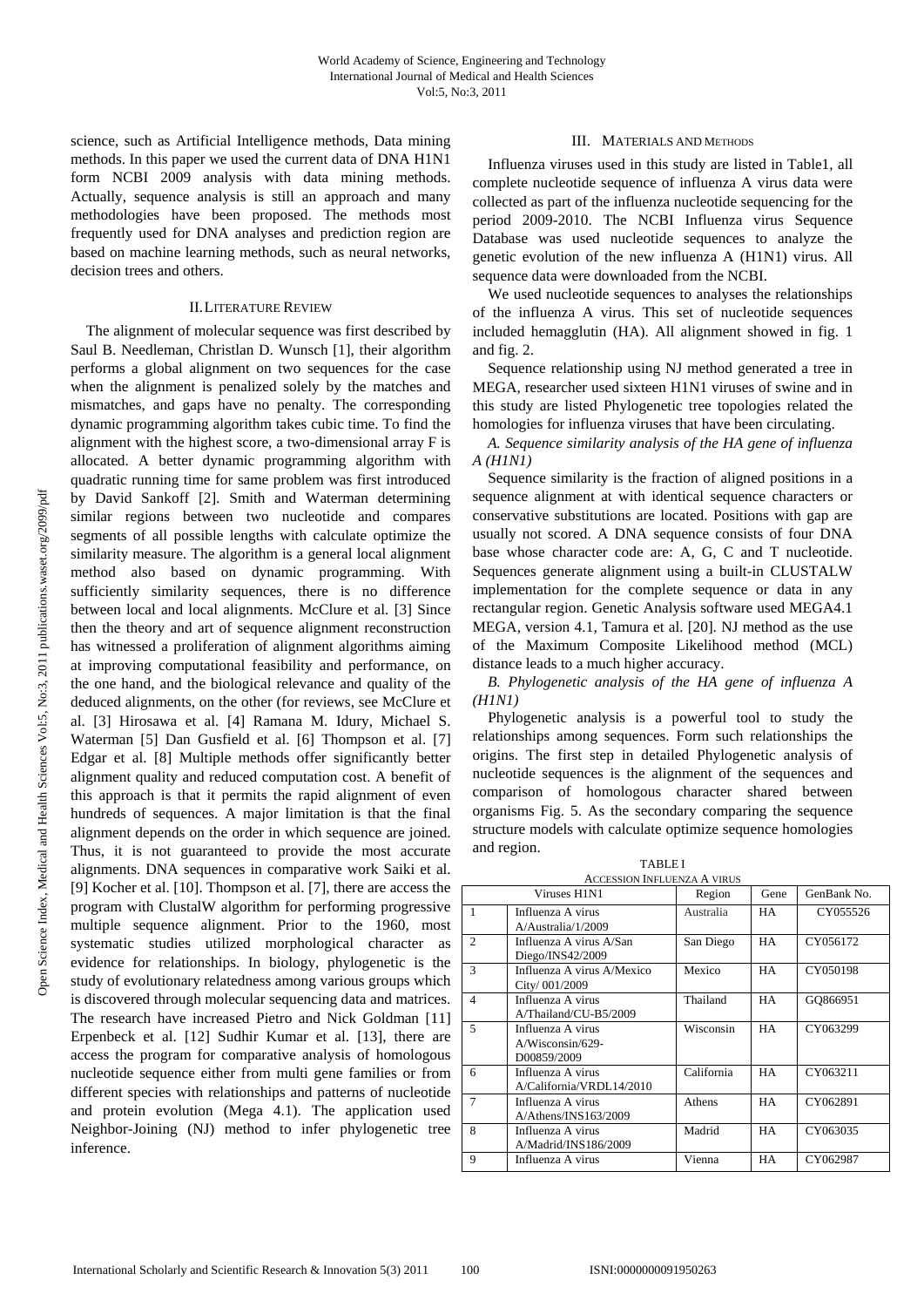|     | A/Vienna/INS179/2010                          |                |           |          |
|-----|-----------------------------------------------|----------------|-----------|----------|
| 10  | Influenza A virus<br>A/England/195/2009       | England        | <b>HA</b> | GO166661 |
| 11  | Influenza A virus<br>A/Ohio/195/02973         | Ohio           | HA        | GU902842 |
| 12. | Influenza A virus<br>(A/Berlin/INS171/2009    | Berlin         | HA        | CY062931 |
| 13  | Influenza A virus<br>A/Habana/128/2009        | Habana         | <b>HA</b> | HM176611 |
| 14  | Influenza A virus<br>A/Odense/INS177/2009     | Odense         | <b>HA</b> | CY062971 |
| 15  | Influenza A virus<br>A/Copenhagen/INS144/2009 | Copen<br>hagen | <b>HA</b> | CY062819 |
| 16  | Influenza A virus<br>A/Texas/45072656/2009    | Texas          | <b>HA</b> | CY052815 |

## IV. REULTS

In this paper, we used the most nucleotide sequence, which are the coding sequence of influenza three different subtypes and shown in the Fig. 1, and the sequences alignment in the Fig. 2. The amino acid sequences of HA from Australia/CY055526 to Texas/CY052815 (GenBank Accession No.) permits downloading sequence from online database directly.

# (http://www.ncbi.nlm.nih.gov/genomes/FLU/SwineFlu.html)

The identical nucleotide were replaced by "." in Fig. 2. We implement the MCL approach for estimating distance between sequence pairs in TABLE II.

 According to the method introduced above, the sixteen of the H1N1 sequences alignment in TABLE I are shown in the TABLE II and graph pairwise distances shown in Fig. 3 . From the constructed NJ Tree in the Fig. 4 and phylogenetic tree in the Fig. 5 based on our method, it is found that some sequence with similar characteristics are clustered into four group shows they have evolutionary relationship. For example, Influenza A virus Copenhagen INS144 and Influenza A virus Texas 45072656 are in the same group. Sequence Influenza A virus Habana 128 is separated from other sequence. Similarity, we use the method to analyze the structure nucleotide sequences.



Fig. 1 Multiple sequence alignment of nucleotide HA**.** 



Fig. 2 H1N1 sequence alignment

|                      | <b>TABLE II</b><br>PAIRWISE DISTANCES |        |        |        |        |        |        |        |        |        |        |        |        |             |    |    |
|----------------------|---------------------------------------|--------|--------|--------|--------|--------|--------|--------|--------|--------|--------|--------|--------|-------------|----|----|
|                      |                                       |        |        |        |        |        |        |        |        |        |        |        |        |             |    |    |
|                      |                                       |        | 3      |        | h      | 6      |        | 8      | 9      | 10     | 11     | 12     | 13     | 14          | 15 | 16 |
| A virus Australia    |                                       |        |        |        |        |        |        |        |        |        |        |        |        |             |    |    |
| 2.A virus San Diego  | 0.004                                 |        |        |        |        |        |        |        |        |        |        |        |        |             |    |    |
| 3 A virus Mexico     | 0.004                                 | 0.003  |        |        |        |        |        |        |        |        |        |        |        |             |    |    |
| 4.A virus Thailand   | 0.006                                 | 0.004  | 0.001  |        |        |        |        |        |        |        |        |        |        |             |    |    |
| 5.A virus Wusconsin  | 0.003                                 | n nn 1 | 0.001  | n nrs  |        |        |        |        |        |        |        |        |        |             |    |    |
| 6.A virus California | 0.007                                 | 0.006  | 0.006  | 0.007  | 0.004  |        |        |        |        |        |        |        |        |             |    |    |
| 7 A virus Athens     | 0.003                                 | n nn 1 | n mi   | n nra  | 0.000  | n nn 4 |        |        |        |        |        |        |        |             |    |    |
| 8.A virus Madrid     | 0.004                                 | 0.003  | 0.003  | 0.004  | 0.001  | 0.006  | 0.001  |        |        |        |        |        |        |             |    |    |
| 9.A virus Vienna     | 7.514                                 | 7.576  | 8.013  | 8.013  | 7.576  | 7.501  | 7.576  | 8.013  |        |        |        |        |        |             |    |    |
| 10.A virus England   | 9.473                                 | 9.685  | 12.025 | 12.025 | 9.685  | 9.447  | 9.685  | 12.025 | 0.006  |        |        |        |        |             |    |    |
| 11.A vius Ohio       | 7.088                                 | 7.135  | 7.459  | 7.459  | 7.135  | 7.007  | 7.135  | 7.459  | 0.090  | 0.087  |        |        |        |             |    |    |
| 12 A virus Berlin    | 8.595                                 | 8719   | 9.695  | 9.6%   | 8719   | 8.578  | 8.719  | 9.685  | 0.004  | 0.001  | 0.089  |        |        |             |    |    |
| 13. A virus Habana   | 26.985                                | 26.693 | 27.738 | 27.839 | 26.693 | 26.864 | 26.693 | 27.633 | 29.401 | 29.639 | 29.858 | 29.479 |        |             |    |    |
| 14.A virus Odense    | 8.418                                 | 8.528  | 9.364  | 9.364  | 8.528  | 8.402  | 8.528  | 9.364  | 0.007  | 0.007  | 0.089  | 0.006  | 29.526 |             |    |    |
| 15.A virus Copehagen | 7.947                                 | 8.55   | 8.55   | 8.487  | 7.993  | 8.041  | 7.993  | 8.550  | 9.818  | 7.593  | 7.887  | 8.027  | 29.668 | 8.077       |    |    |
| 16.A virus Texas     | 8.425                                 | 9.272  | 9.272  | 9.177  | 8.487  | 8.55   | 8.487  | 9.272  | 11.989 | 7.979  | 8.354  | 8.539  | 29.420 | 8.606 0.006 |    |    |

The number of base substitutions per site from analysis between sequences is shown all results are based on the pairwise analysis of 16 sequences. Analyses were conducted using the Maximum Composite Likelihood method (MCL). All positions containing gaps and missing data were eliminated from the dataset (Complete deletion option). There were a total of 714 positions in the final dataset.



Fig. 3 Graph pairwise distances

| TABLE III                                                 |       |                         |       |       |       |       |       |       |       |                  |       |       |       |       |       |       |
|-----------------------------------------------------------|-------|-------------------------|-------|-------|-------|-------|-------|-------|-------|------------------|-------|-------|-------|-------|-------|-------|
| TEST OF THE HOMOGENEITY OF SUBSTITUTION PATTERNS SEQUENCE |       |                         |       |       |       |       |       |       |       |                  |       |       |       |       |       |       |
|                                                           |       | $\overline{\mathbf{c}}$ | 3     |       | 5     | 6     |       | 8     | 9     | 10 <sup>10</sup> | 11    | 12    | 13    | 14    | 15    | 16    |
| A virus (A/Australia/1/2009(H1N1)) A/                     |       | 0.003                   | 0.000 | 0.000 | 0000  | 0.000 | 0.000 | 0.003 | 0.000 | 0.000            | 0000  | 0.000 | 0.000 | 0000  | 0.000 | 0.000 |
| 2. I. A virus (A/San A/San Diego/INS42/2009               | 0.247 |                         | 0.000 | 0.000 | 0000  | 0.000 | 0.000 | 0.000 | 0.000 | 0.000            | 0.000 | 0.000 | 0.000 | 0.000 | 0.000 | 0.000 |
| 3. I. A virus (A/Mexico A/Mexico City/001/2               | 1.000 | 1.000                   |       | 0.000 | 0.000 | 0.000 | 0.000 | 0.000 | 0.OOC | 0.000            | 0.000 | 0.000 | 0.OOO | 0.000 | 0.000 | 0.000 |
| 4. I. A virus A/Thailand/CU-B5/2009                       | 1.000 | 1.000                   | 1.000 |       | 0.001 | 0.000 | 0.001 | 0.001 | 0.000 | 0.000            | 0.000 | 0.000 | 0.000 | 0.000 | 0.000 | 0.000 |
| 5. I. A virus A/Wisconsin/629-D00859/2009                 | 1.000 | 1.000                   | 1.000 | 0.400 |       | 0.000 | 0.000 | 0.000 | 0.000 | 0.000            | 0000  | 0.000 | 0.000 | 0000  | 0.000 | 0.000 |
| 6. I. A virus A/California/VRDL14/2010                    | 1000  | 1.000                   | 1,000 | 1.000 | 1.000 |       | 0.000 | 0.000 | 0.000 | 0.000            | 0.000 | 0.000 | 0.000 | 0.000 | 0.000 | 0.000 |
| 7. I. A virus (A/Athens/INS163/2009(H1N1))                | 1000  | 1.000                   | 1.000 | 0.454 | 1.000 | 1.000 |       | 0000  | 0.000 | 0.000            | 0.000 | 0.000 | 0.000 | 0.000 | 0.000 | 0.000 |
| 8. I. A virus (A/Madrid/INS186/2009(H1N1))                | 0.248 | 1.000                   | 1.000 | 0.328 | 1.000 | 1.000 | 1.000 |       | 0.000 | 0.000            | 0000  | 0.000 | 0.000 | 0000  | 0.000 | 0.000 |
| 9. I. A virus (A/Vienna/INS179/2010(H1N1))                | 1.000 | 1.000                   | 1.000 | 1.000 | 1.000 | 1.000 | 1.000 | 1.000 |       | 0.000            | 0.022 | 0.000 | 0.000 | 0000  | 0.000 | 0.000 |
| 10. I. A virus (A/England/195/2009(H1N1)) A/              | 1000  | 1000                    | 1000  | 1 NM  | 1000  | 1000  | 1000  | 1000  | 1000  |                  | n ma  | noon  | nm    | 0.000 | noon  | 0.000 |
| 11. I. A virus A/swine/Dhio/02973/2010                    | 1.000 | 1.000                   | 1.000 | 1000  | 1.000 | 1.000 | 1.000 | 1.000 | 0.281 | 0.336            |       | 0.022 | 0.OOO | 0.000 | 0.000 | 0.000 |
| 12. I. A virus (A/Berlin/INS171/2009(H1N1))               | 1000  | 1.000                   | 1.000 | 1.000 | 1.000 | 1.000 | 1.000 | 1.000 | 1.000 | 1.000            | 0.297 |       | 0.000 | 0.000 | 0.000 | 0.000 |
| 13. I. A virus (A/Habana/128/2009(H1N1)) A/H              | 1.000 | 1.000                   | 1.000 | 1.000 | 1.000 | 1.000 | 1.000 | 1.000 | 1.000 | 1.000            | 1.000 | 1.000 |       | 0000  | 0.000 | 0.000 |
| 14. I. A virus (A/Odense/INS177/2009(H1N1))               | 1000  | 1.000                   | 1.000 | 1.000 | 1000  | 1.000 | 1.000 | 1.000 | 1000  | 1.000            | 1.000 | 1,000 | 1.000 |       | 0.000 | 0.000 |
| 15. I. A virus A/Copenhagen/INS144/2009                   | 1000  | 1.000                   | 1.000 | 1000  | 1.000 | 1.000 | 1.000 | 1.000 | 1.000 | 1.000            | 1.000 | 1.000 | 1.000 | 1.000 |       | 0.000 |
| 16. I. A virus A/Texas/45072656/2009                      | 1.000 | 1.000                   | 1.000 | 1.000 | 1.000 | 1.000 | 1.000 | 1.000 | 1.000 | 1.000            | 1.000 | 1.000 | 1.000 | 1.000 | 1.000 |       |
|                                                           |       |                         |       |       |       |       |       |       |       |                  |       |       |       |       |       |       |

The probability of rejecting the null hypothesis that sequences have evolved with the same pattern of substitution, as judged from the extent of differences in base composition biases between sequences (Disparity index test). A Monte Carlo test (1000 replicates) was used to estimate the *P*-values, which are shown below the diagonal. *P*-values smaller than 0.05 are considered significant (marked with yellow highlights) the estimates of the disparity index per site are shown for each sequence pair above the diagonal.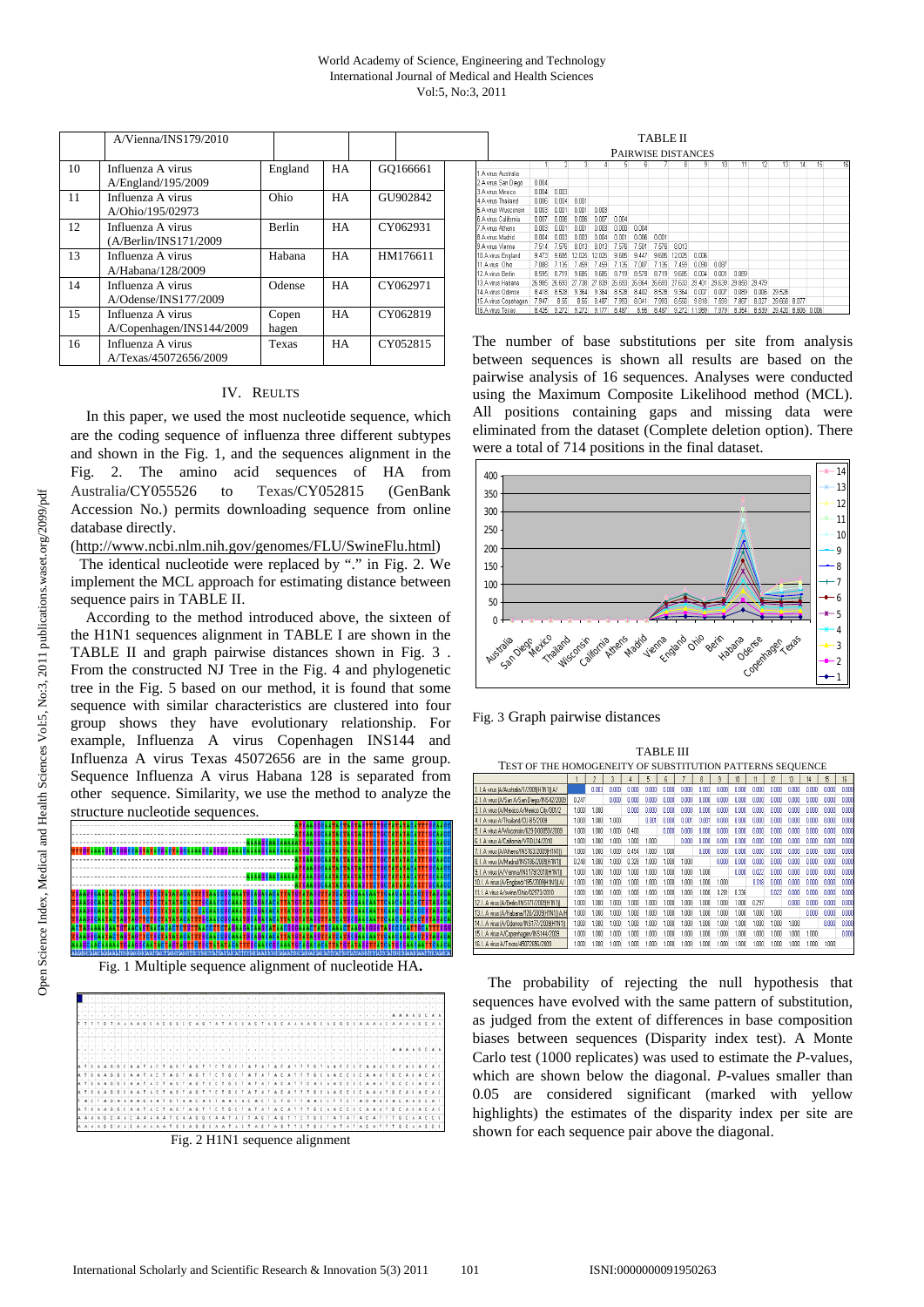| 1110 LL 1 1<br>MAXIMUM COMPOSITE LIKELIHOOD ESTIMATE |      |       |       |      |  |  |  |  |
|------------------------------------------------------|------|-------|-------|------|--|--|--|--|
|                                                      |      |       |       | G    |  |  |  |  |
|                                                      |      | 3.33  | 2.83  | 17.2 |  |  |  |  |
| $\mathbf{r}$                                         | 4.99 |       | 14.74 | 3.06 |  |  |  |  |
|                                                      | 4.99 | 14.26 |       | 3.06 |  |  |  |  |
|                                                      | 28   | 3.33  | 2.83  |      |  |  |  |  |

TABLE IV

Each entry shows the probability of substitution from one base (row) to anther base (column) instantaneously. Only entries within a row should be compared. Rates of different transitional substitutions are shown in bold and those of transversion substitutions are shown in italics.

The nucleotide frequencies are 0.35 (A), 0.234 (T/U), 0.19 (C), and 0.216 (G). The transition/ transversion rate ratios are  $k_1$  = 5.61 (purines) and  $k_2$  = 4.28 (pyrimidines). The overall transition/transversion bias is 1.85.



Fig. 4 Displaying a neighbor joining (NJ) tree of H1N1 viruses

Sequence relationships among the 16 HA nucleotides**.** The evolutionary history was inferred using the Neighbor-Joining method. The optimal tree with the sum of branch length is 36.64%. The tree is drawn to scale, with branch lengths in the same units as those of the evolutionary distances used to infer the phylogenetic tree. The evolutionary distances were computed using the MCL in TABLE IV and are in the units of the number of base substitutions per site in TABLE III and The summary sequence relationships each methods shown in TABLE V.

|                                             | <b>TABLE V</b> |  |
|---------------------------------------------|----------------|--|
| SUMMARY SEQUENCE RELATIONSHIPS EACH METHODS |                |  |

| Methods test                                                                              | Result $(\%)$ |
|-------------------------------------------------------------------------------------------|---------------|
| Neighbor-Joining(NJ)                                                                      | 36.64         |
| Phylogenetic relationships                                                                | 35.59         |
| Overall mean distance                                                                     | 8.28          |
| Optimal tree of branch length                                                             | 36.64         |
| Transition/Transversion                                                                   | 1.85          |
| Maximum composite likelihood estimate of the<br>pattern of nucleotide substitution (MCL). | 28.00         |

Phylogenetic relationships amongst the HA genes of Habana/HM176611 isolates. The evolutionary history was inferred using the Minimum evolution method. The optimal tree with the sum of branch length is 35.59%. The tree is drawn to scale, with branch lengths in the same units as those of the evolutionary distances used to infer the phylogenetic tree. The evolutionary distances were computed using the MCL in Fig. 5 and are in the units of the number of base substitutions per site. The NJ algorithm was used to generate the initial tree.



Fig. 5 Phylogenetic relationships

## V.CONCLUSION

We can conclusion from this study that for H1N1 nucleotide isolated with tools. In this paper we calculate the sequence similarity by NJ and phylogenetic tree. We have analyzed the new nucleotide sequence HA of swine influenza virus present sequence similarity nucleotide.Our findings allow the relationships of the influenza A viruses into country clusters among the currently circulating influenza A viruses.